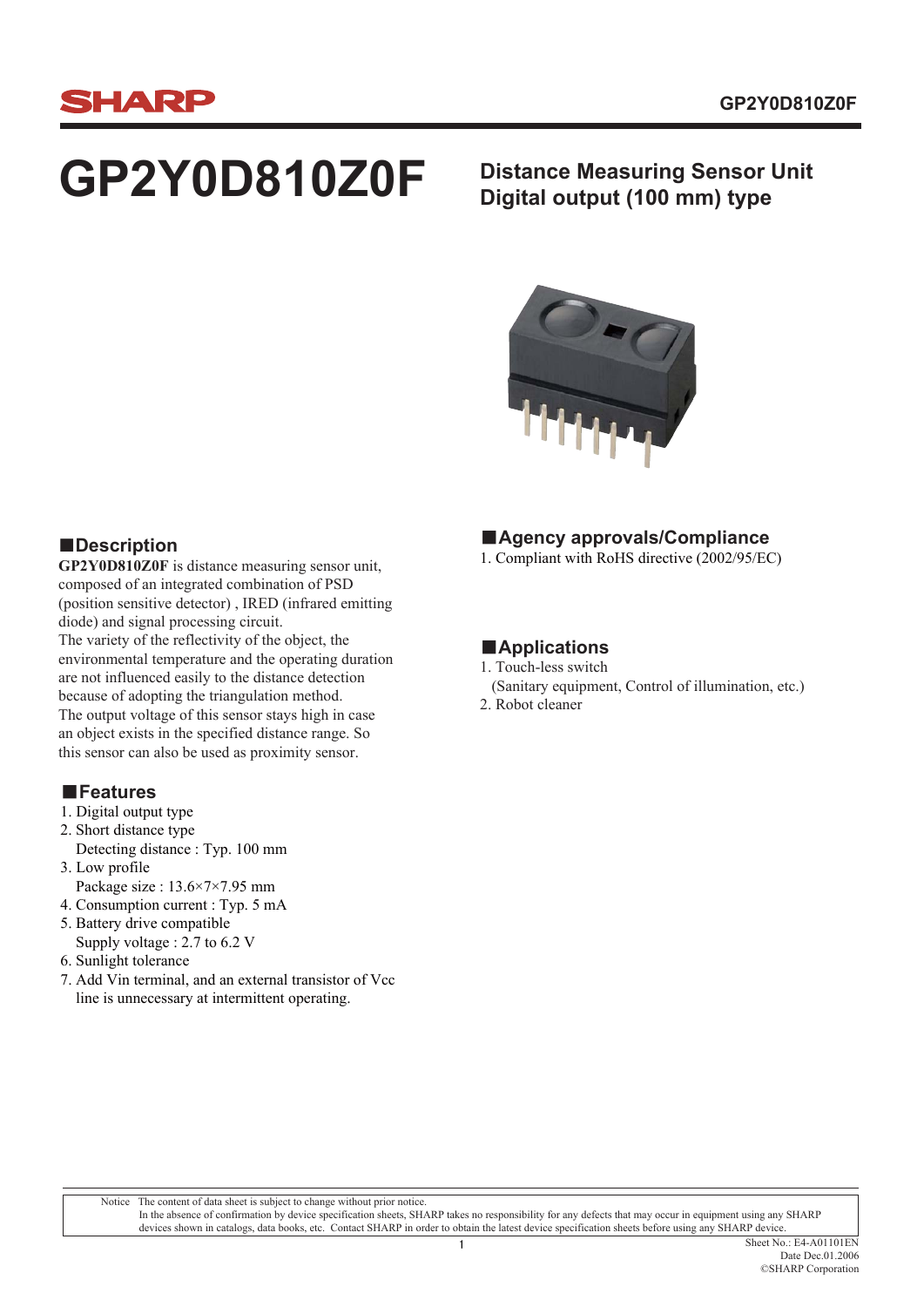

# ■**Block diagram**



# ■ **Outline Dimensions** (Unit : mm)

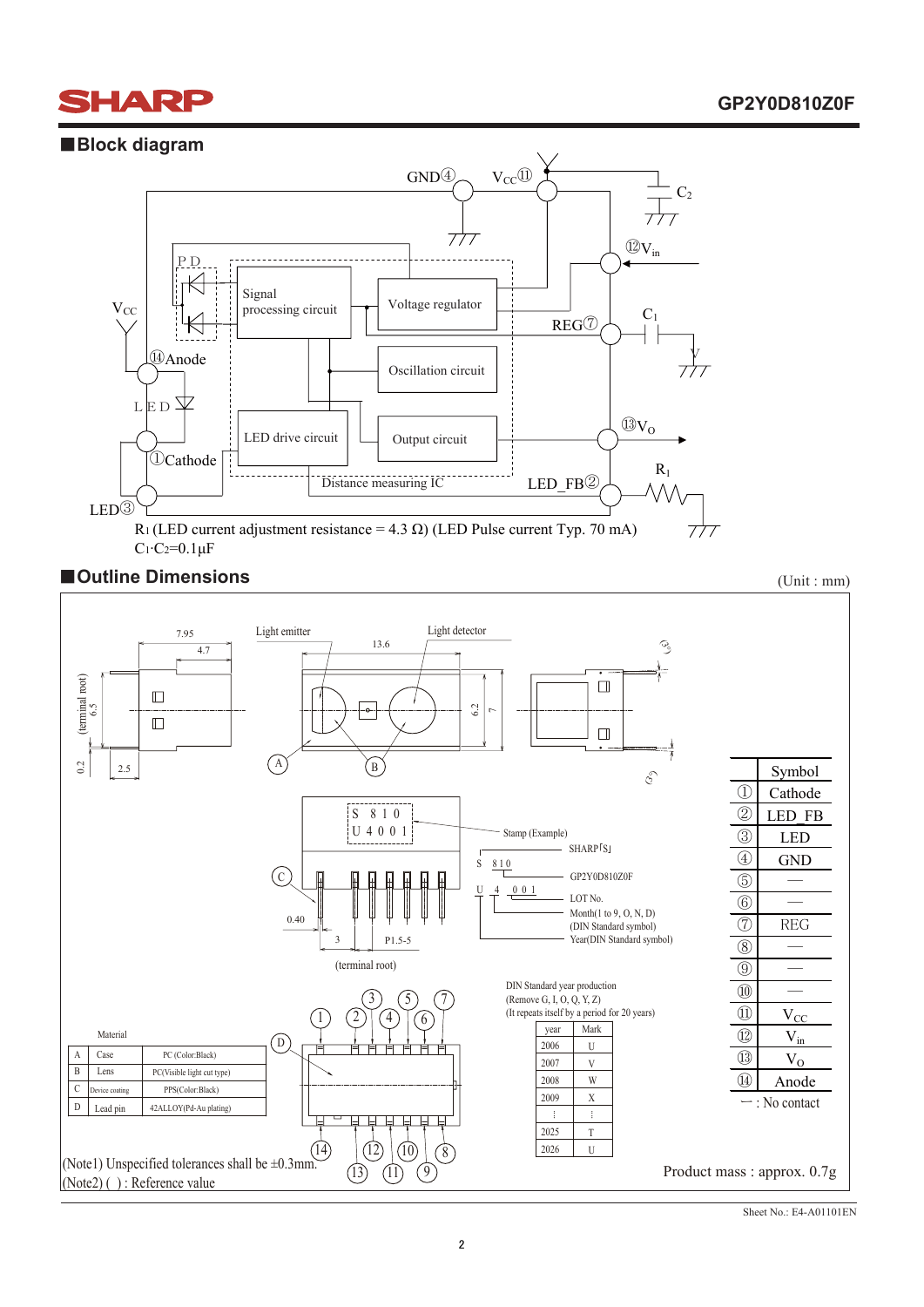## ■**Absolute Maximum Ratings**

|        | Parameter               | Symbol             | Rating                         | Unit         |
|--------|-------------------------|--------------------|--------------------------------|--------------|
|        | Supply voltage          | $\rm V_{CC}$       | $-0.3$ to $+7$                 |              |
|        | Output terminal voltage | $V_{O}$            | $-0.3$ to V <sub>CC</sub> +0.3 | V            |
|        | Input terminal voltage  | $\rm V_{in}$       | $-0.3$ to V <sub>CC</sub> +0.3 |              |
|        | Operating temperature   | $\rm T_{\rm opr}$  | $-10$ to $+60$                 | n            |
|        | Storage temperature     | $\rm T_{\rm stg}$  | $-20$ to $+70$                 | $^{\circ}$ C |
| $\ast$ | Soldering temperature   | $\Gamma_{\rm sol}$ | 260                            | °∩           |

# ■**Electro-optical Characteristics**

#### $(T_a=25^{\circ}C, Vcc=5V)$

| Parameter               | Symbol         | Rating                                                               | MIN           | TYP. | <b>MAX</b> | Unit         |
|-------------------------|----------------|----------------------------------------------------------------------|---------------|------|------------|--------------|
| Average supply current  | $_{\rm{ICC1}}$ | $V_{CC}$ =5V, V <sub>in</sub> =5V, R <sub>1</sub> =4.3 $\Omega$ (*1) |               |      | 6.5        | mA           |
| Average supply current  | $_{\rm{ICC2}}$ | $V_{CC}$ =5V, V <sub>in</sub> =5V, R <sub>1</sub> =4.3 $\Omega$ (*1) |               | Q    | 10.5       | mA           |
| Stand-by supply current | $1_{CC3}$      | $V_{CC}$ =5V, $V_{in}$ =0V                                           |               |      | $\circ$    | μA           |
|                         | $\rm V_{OH}$   | Output voltage at high level                                         | $V_{CC}$ -0.6 |      |            |              |
| Output voltage          | $\rm V_{OL}$   | Output voltage at low level                                          |               |      | 0.6        | $\mathbf{V}$ |
| Detecting distance      |                | $(*2)(*3)$                                                           | 80            | 100  | 130        | mm           |

(\*1) Icc1 : (LED Emitting time : Typ. 20 μs  $\times$  8 times), Icc2 : (Emitting time : Typ. 20 μs  $\times$  15 times), LED Pulse Current : Typ. 70 mA

(\*2) Using reflective object : White paper (Made by Kodak Co., Ltd. gray cards R-27·white face, reflectance ; 90%)

(\*3) Output voltage switch has a hysteresis width. The distance specified by L should be

the distance which the output turns from L to H in case an object moves to the sensor.

# ■**Recommended operating conditions**

| Parameter                | Symbol    | Conditions                       | Rating            | Unit |
|--------------------------|-----------|----------------------------------|-------------------|------|
| Supply voltage           | $V_{CC}$  |                                  | 2.7 to $6.2$      |      |
| High level input voltage | $V_{inH}$ | CMOS level signal. Operating     | MIN $V_{cc}$ -0.2 |      |
| Low level input voltage  | $V_{inL}$ | CMOS level signal. Standby state | MAX 0.2           |      |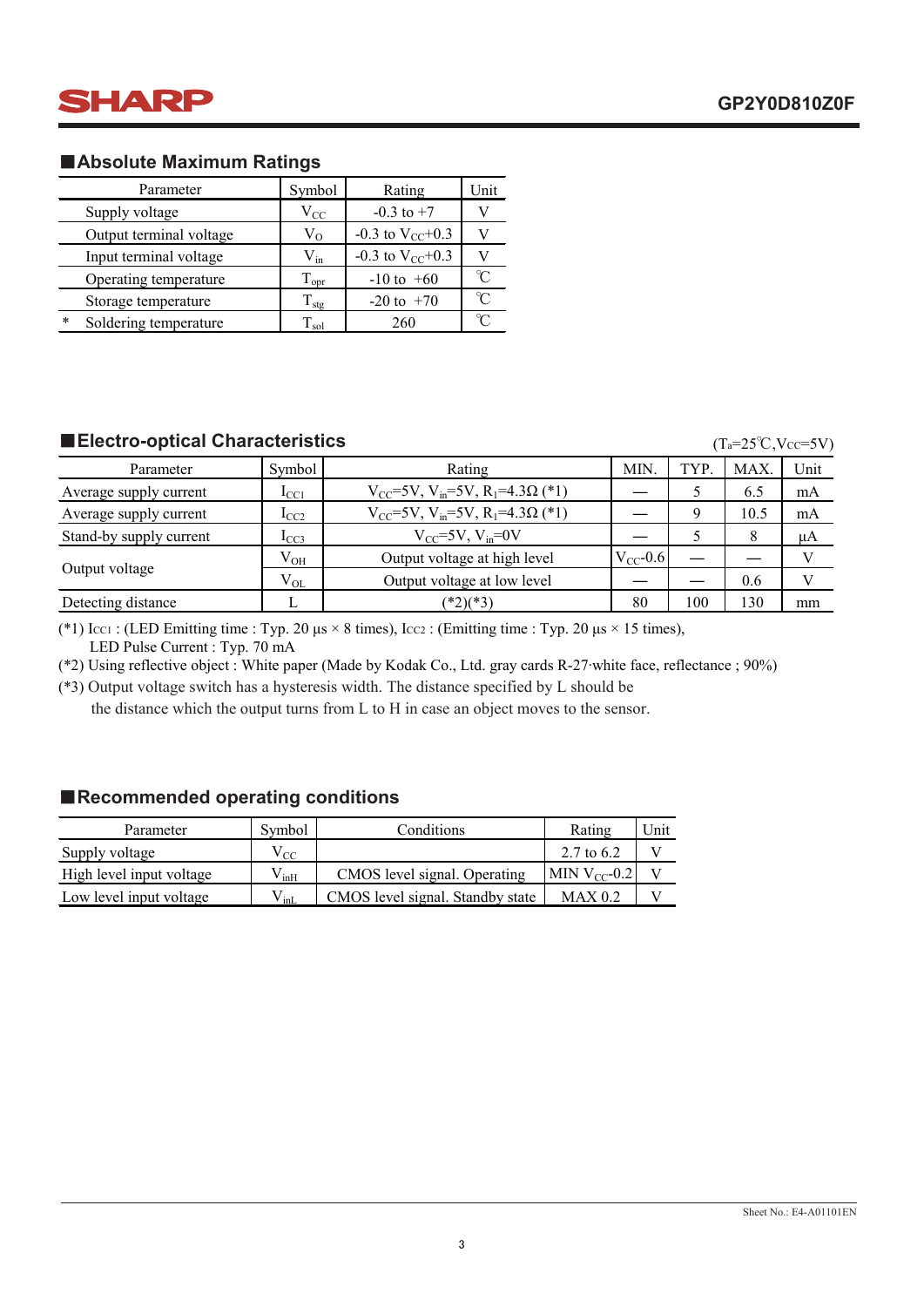

# **Fig. 1 Timing chart**

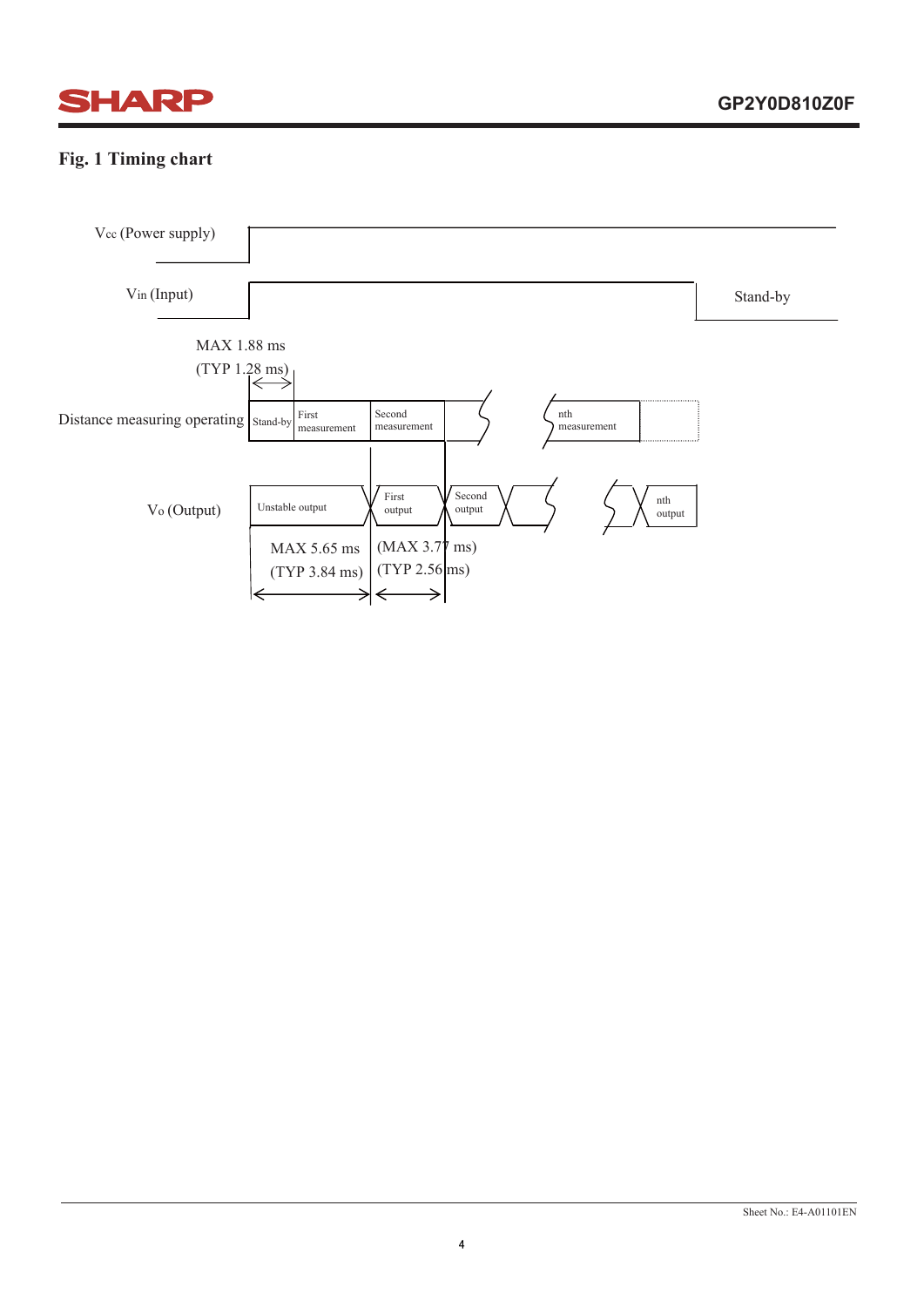

# **Fig. 2 Example of distance measuring characteristics (output)**

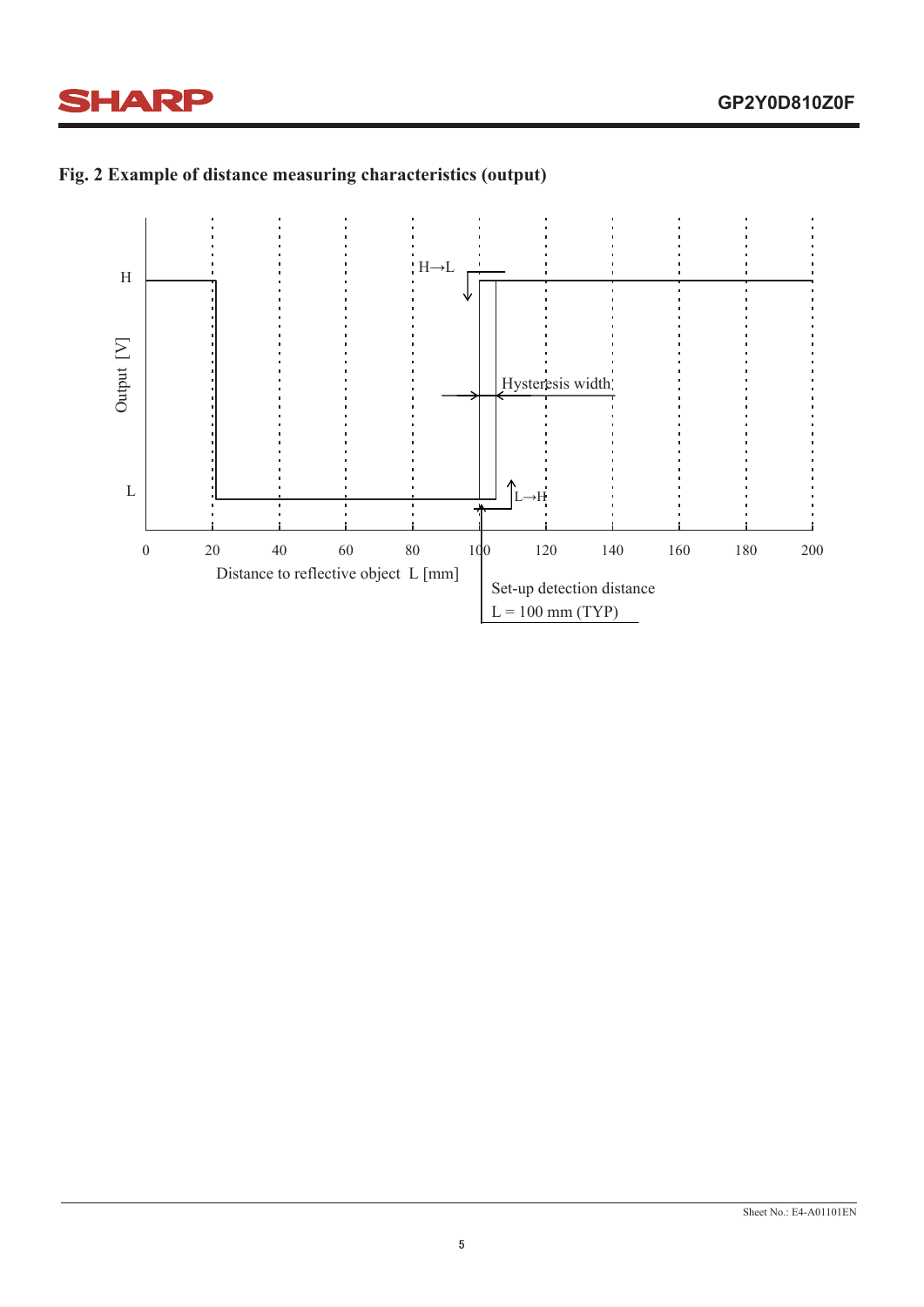

## ■**Notes**

#### **●Advice for the optics**

- The lens of this device needs to be kept clean. There are cases that dust, water or oil and so on deteriorate the characteristics of this device. Please consider in actual application.
- Please don't do washing. Washing may deteriorate the characteristics of optical system and so on.
- Please confirm resistance to chemicals under the actual usage since this product has not been designed against washing.

#### **●Advice for the characteristics**

- In case that an optical filter is set in front of the emitter and detector portion, the optical filter which has the most efficient transmittance at the emitting wavelength range of LED for this product ( $\lambda = 870 \pm 70$ nm), shall be recommended to use. Both faces of the filter should be mirror polishing. Also, as there are cases that the characteristics may not be satisfied according to the distance between the protection cover and this product or the thickness of the protection cover, please use this product after confirming the operation sufficiently in actual application.
- In case that there is an object near to emitter side of the sensor between sensor and a detecting object, please use this device after confirming sufficiently that the characteristics of this sensor do not change by the object.
- When the detector is exposed to the direct light from the sun, tungsten lamp and so on, there are cases that it can not measure the distance exactly. Please consider the design that the detector is not exposed to the direct light from such light source.
- Distance to a mirror reflector can not be sometimes measured exactly.
- In case of changing the mounting angle of this product, it may measure the distance exactly.
- In case that reflective object has boundary line which material or color etc. are excessively different, in order to decrease deviation of measuring distance, it shall be recommended to set the sensor that the direction of boundary line and the line between emitter center and detector center are in parallel.



 • In order to decrease deviation of measuring distance by moving direction of the reflective object, it shall be recommended to set the sensor that the moving direction of the object and the line between emitter center and detector center are vertical.



# **●Notes on handling**

- There are some possibilities that the internal components in the sensor may be exposed to the excessive mechanical stress. Please be careful not to cause any excessive pressure on the sensor package and also on the PCB while assembling this product.
- Soldering shall be done with a soldering iron and below 260℃, less than 5s and maximum 2 times. Also, please pay attention not to put outer force on lead terminals while soldering. Please do not apply flow soldering because it may damage optical lens of the device.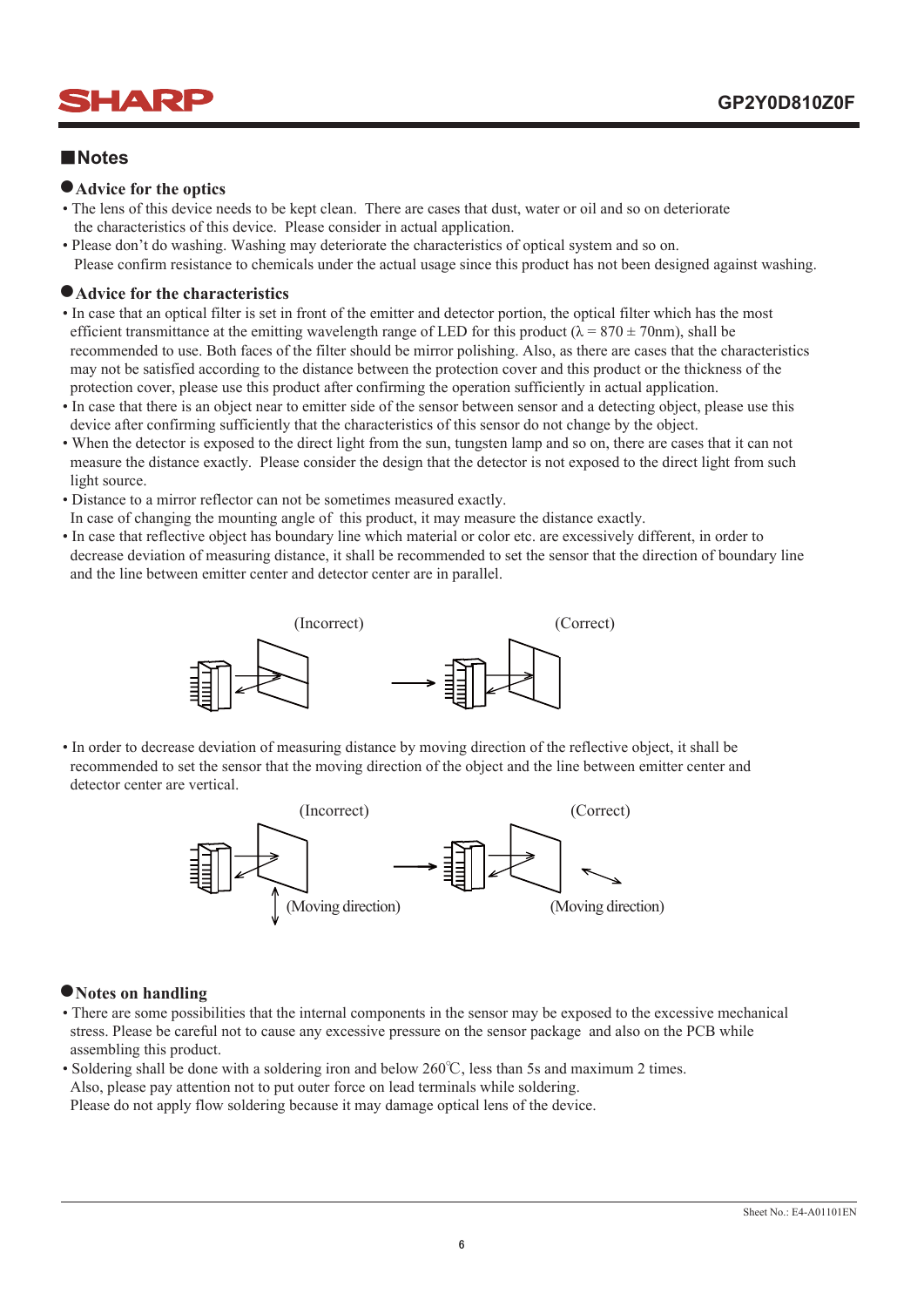### **●Presence of ODC etc.**

 This product shall not contain the following materials. And they are not used in the production process for this product. Regulation substances : CFCs, Halon, Carbon tetrachloride, 1.1.1-Trichloroethane (Methylchloroform)

Specific brominated flame retardants such as the PBB and PBDE are not used in this product at all.

This product shall not contain the following materials banned in the RoHS Directive (2002/95/EC).

 • Lead, Mercury, Cadmium, Hexavalent chromium, Polybrominated biphenyls (PBB), Polybrominated diphenyl ethers (PBDE).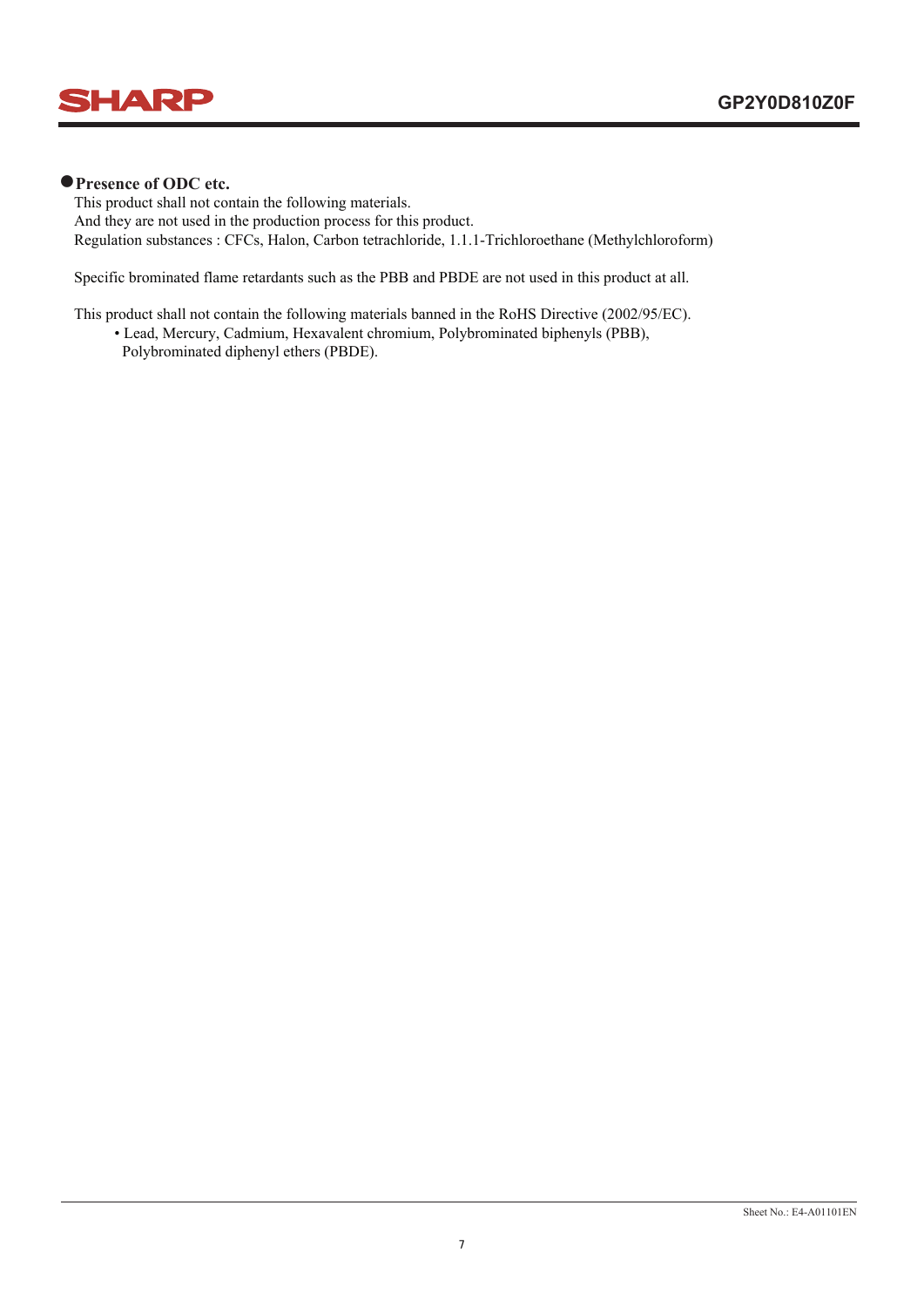

# ■**Package specification**



Put products of 40 pieces in sleeve.